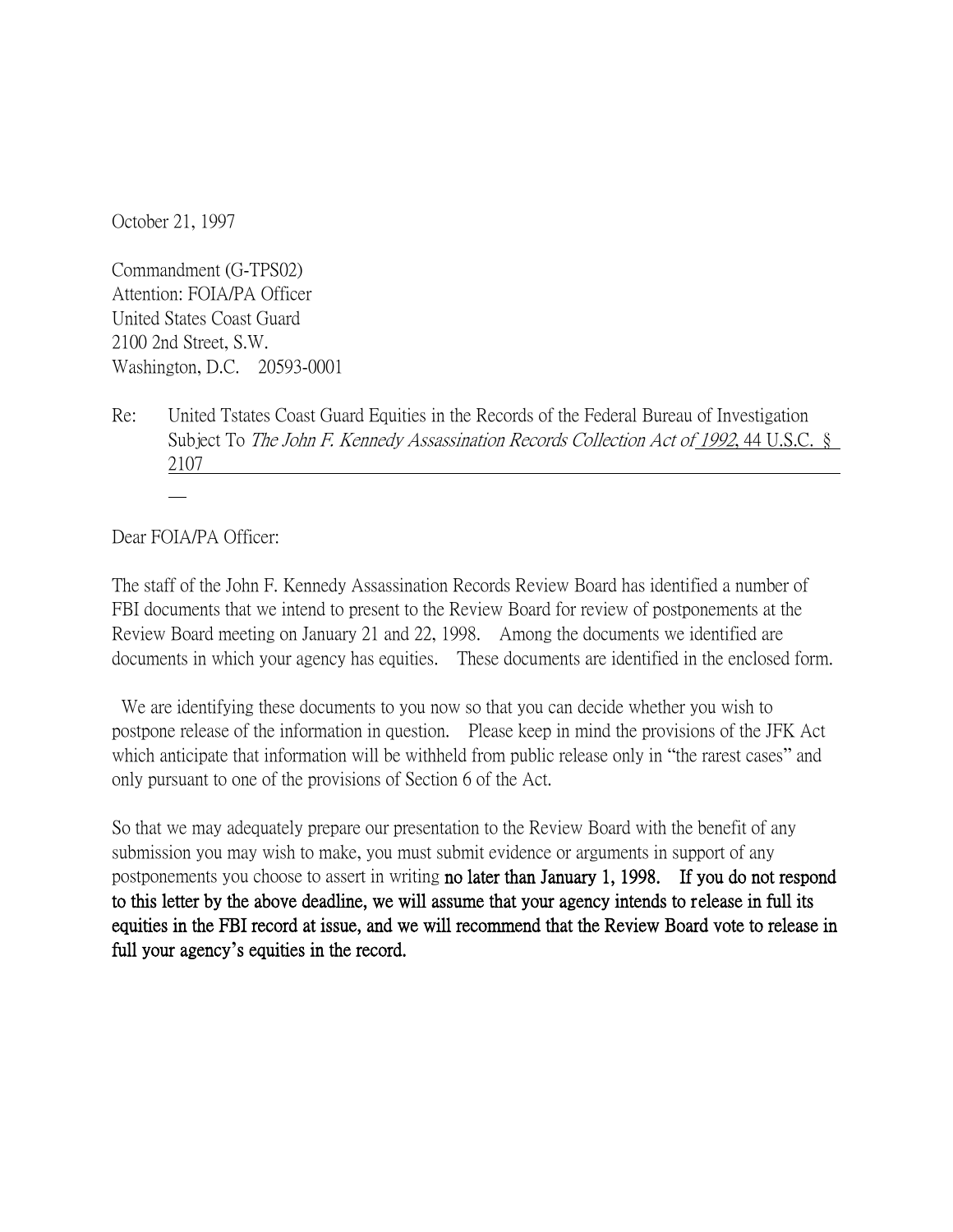FOIA/PA Officer October 21, 1997 Page 2

In many of the FBI documents with third agency equities, we believe that the third agencies could, consistent with their current guidelines for JFK assassination-related information, consent to full release of the information at issue.

If you have any questions regarding the documents identified on the enclosed forms, please call Carol Keeley or Debbie Beatty of the JFK Task Force at the FBI at (202) 324-0571 or Laura Denk or Kevin Tiernan of the Review Board staff at (202) 724-0088. Thank you, in advance, for your cooperation.

Sincerely,

Jeremy Gunn Executive Director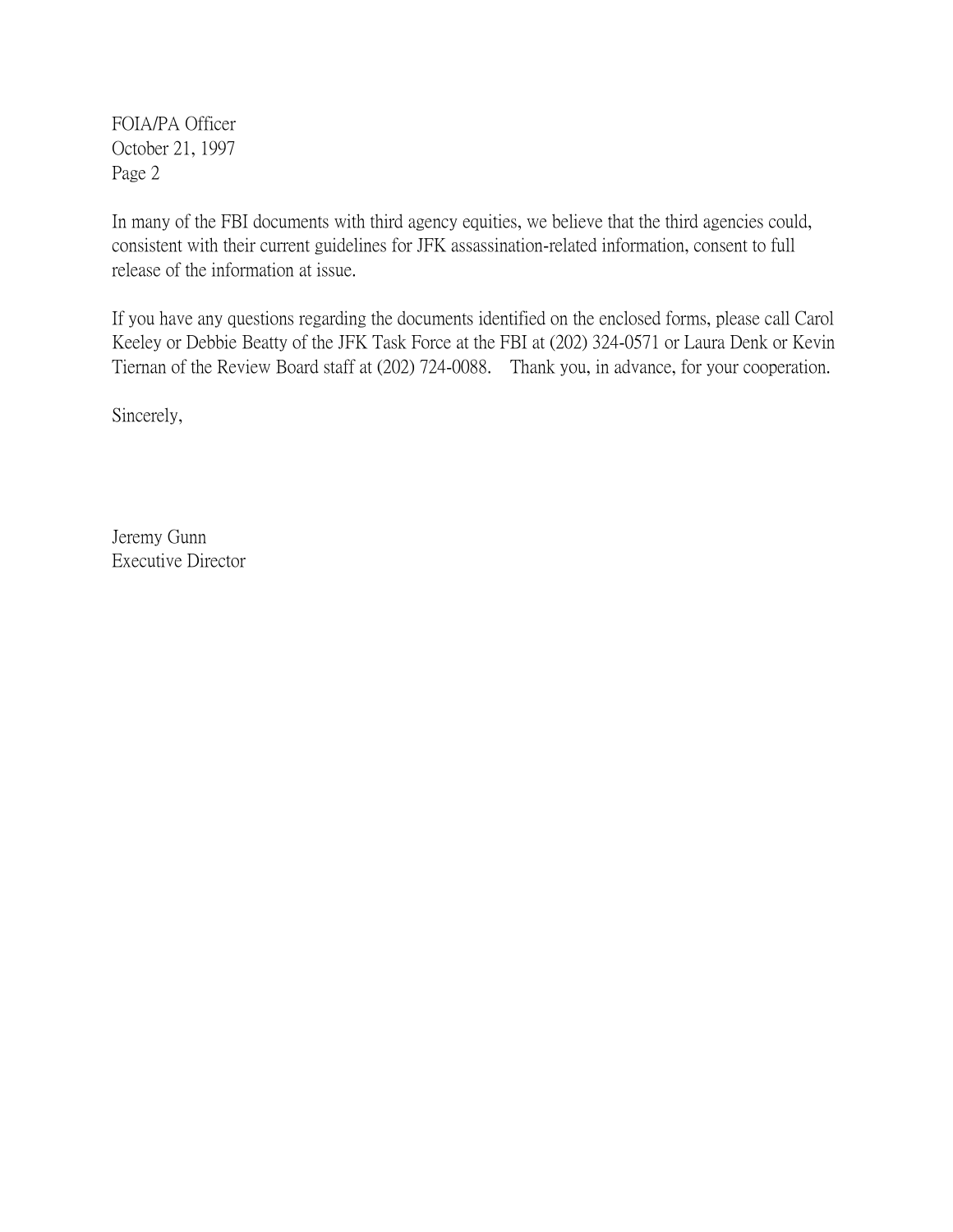## Attachment to October 21, 1997, Letter to United States Coast Guard Deadline for Evidence Submission Date: January 1, 1998 Review Board Meeting Date: Jnauary 21-22, 1998

The Review Board staff intends to present documents from the following files to the Review Board for its consideration on January 21-22, 1998. Please present evidence on any postponements that you wish to claim to the Review Board staff on or before January 1, 1998.

Frank Sturgis Ricardo Morales Navarette John Thomas Dunkin